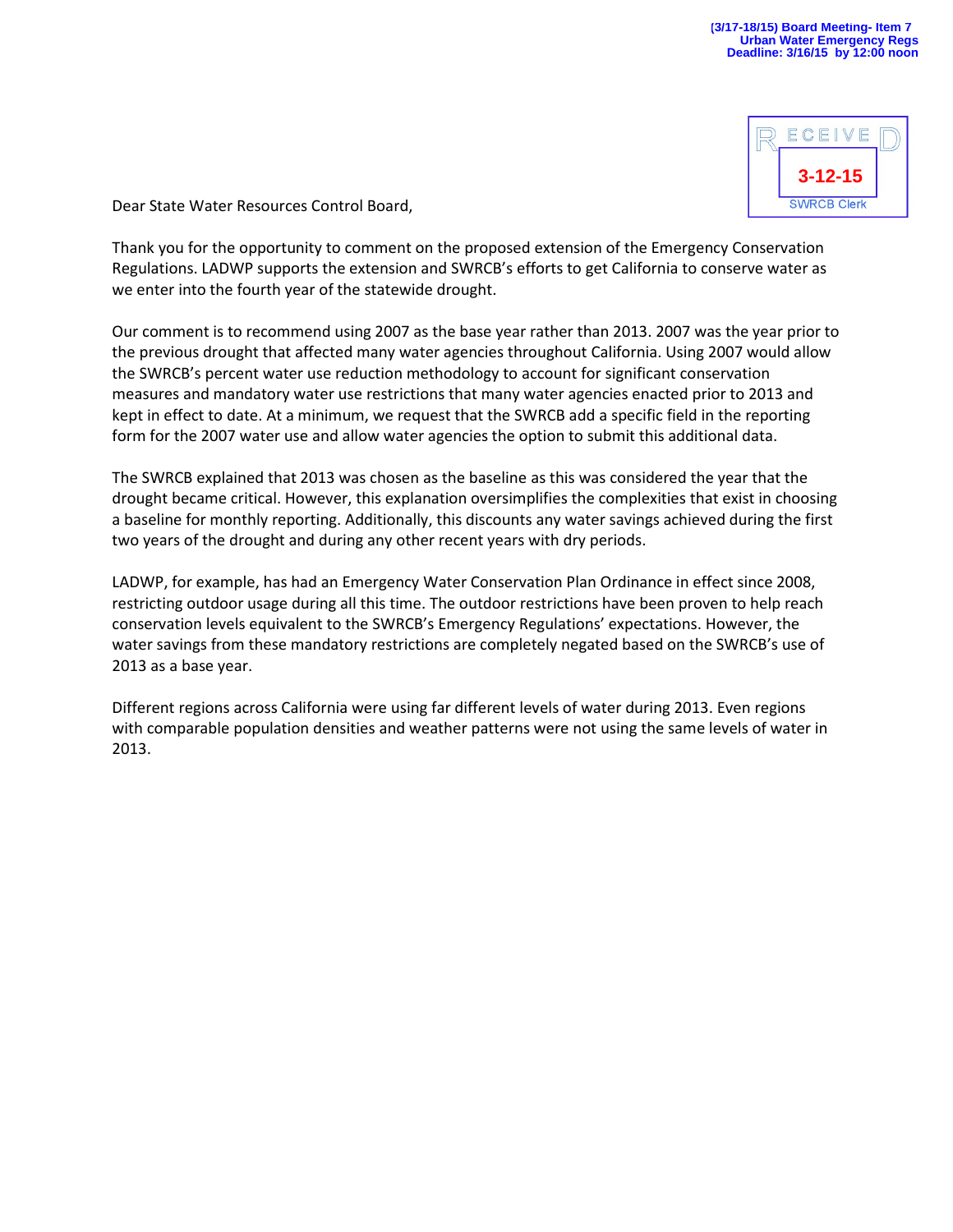

The graph above illustrates that water suppliers from some of the major California cities are starting at different efficiency levels in 2013, proving that some suppliers have achieved higher levels of water conservation prior to 2013 than others. Using 2013 as the base year for comparison of all water suppliers discounts any previous water conservation those suppliers had already achieved prior to 2013 and before the drought became critical.

## *Penny Falcon, P.E.*

*Water Conservation Policy, Legislation, and Grants Manager Los Angeles Department of Water and Power 213-367-4647*



**From:** Falcon, Penny **Sent:** Friday, February 27, 2015 12:43 PM **To:** Jeanine Townsend [\(Jeanine.Townsend@waterboards.ca.gov\)](mailto:Jeanine.Townsend@waterboards.ca.gov) **Cc:** Eric Oppenheimer; Pettijohn, David; Lam, Jevon; Marcus, Sofia **Subject:** LADWP Information - SWRCB Water Conservation Reporting **Importance:** High

Dear State Water Resources Control Board,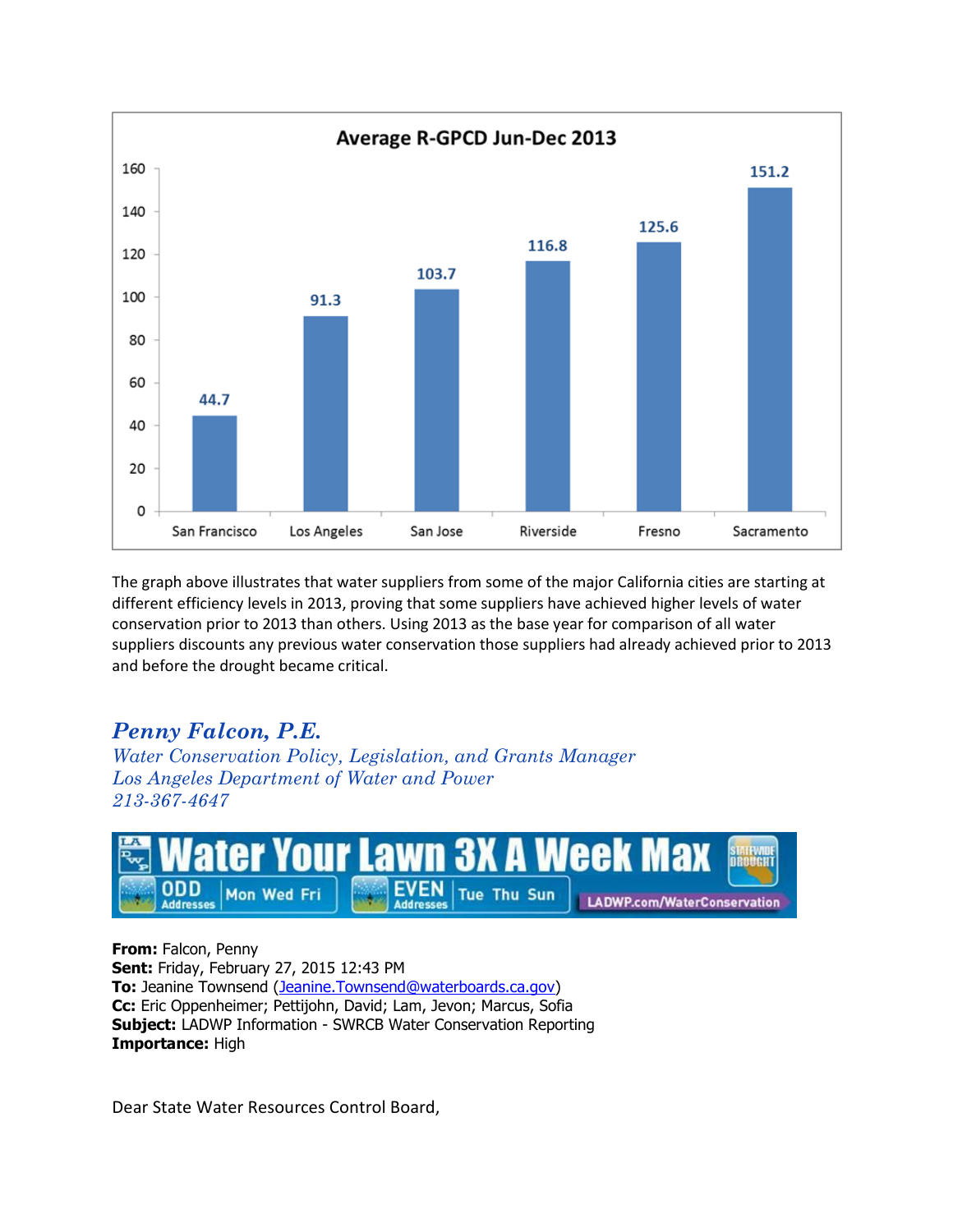On February 17<sup>th</sup>, the Los Angeles Department of Water and Power (LADWP) submitted its monthly data to the SWRCB for January 2015. Comparing January 2015 to January 2013, LA showed a **1.1%** reduction in water use which is a major decrease from December 2014 which showed **21%** reduction. This fluctuation based on the SWRCB's methodology for percent reduction is extremely concerning to LADWP, and we would like to provide the SWRCB with an explanation as to why there are such big fluctuations month to month.



The following chart summarizes our January rainfall and water production data:

January 2015's temperature was 6 degrees hotter than normal and precipitation was only a third of the long-term average. Contrary to the SWRCB's expectations, comparing January 2015 to January 2014 yields a much higher reduction in water use of **15.8%**.

Most importantly, LADWP's outdoor watering restrictions have been in place since 2008. However, the 2013 baseline completely negates LADWP's outdoor watering restrictions savings because it was in place during the 2013 base year. Comparing January 2015 to January 2007 would yield **22%** water use reduction.